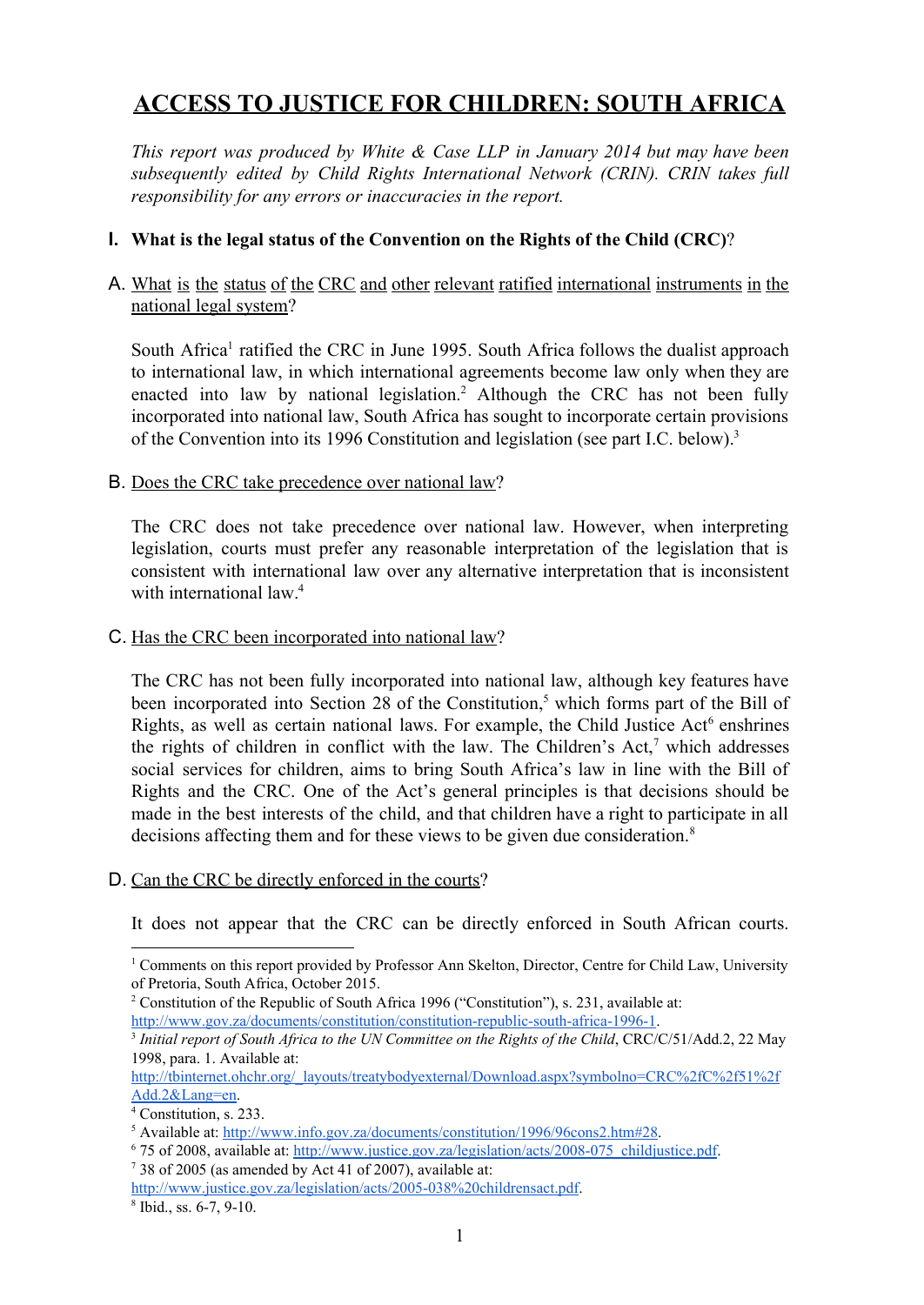However, the Constitution requires a court or tribunal to consider international law when interpreting the Bill of Rights, and requires courts to interpret statutory law in a way that is consistent with international law where reasonable.<sup>9</sup> Moreover, certain provisions of the CRC can be enforced indirectly through Section 28 of the Constitution and other provisions of national law that have incorporated parts of the CRC.

E. Are there examples of domestic courts using or applying the CRC or other relevant international instruments?

According to a UNICEF report, the CRC has become "an essential frame of reference in the South African legal system."<sup>10</sup> Courts have looked to Section 28 of the Constitution and other national laws that incorporate the CRC, while pointing to the "interpretive influence" of the Convention itself.<sup>11</sup> Many court decisions have expressly applied, discussed and/or cited provisions of the CRC.<sup>12</sup> The Courts have also made reference to UN guidelines and general comments of the Committee on the Rights of the Child.<sup>13</sup>

## **II. What is the legal status of the child?**

A. Can children and/or their representatives bring cases in domestic courts to challenge violations of children's rights?

Children with the assistance of their representatives may bring cases in domestic courts to challenge violations of children's rights. Under the Children's Act, "every child has the right to bring, and to be assisted in bringing, a matter to court, provided that matter falls within the jurisdiction of that court".<sup>14</sup> This right is of general application and not limited to the Children's Act only. Children and their representatives have the right to bring a case to a competent court alleging that a right in the Bill of Rights or the Children's Act has been infringed or threatened.<sup>15</sup> This includes the right to challenge the lawfulness of their detention in person before a court. 16

The Bill of Rights provides for the right to judicial review of any law of conduct that is alleged to be unconstitutional, as well as judicial review of administrative acts. Under section 33, everyone, including children, "has the right to administrative action that is lawful, reasonable and procedurally fair".<sup>17</sup> Under the Promotion of Administrative Justice Act, any person may institute proceedings in a court or tribunal for the judicial

 $9$  Constitution, ss. 39(1) and 233.

<sup>&</sup>lt;sup>10</sup> UNICEF, 'The UN Convention on the Rights of the Child: a study of legal implementation in 12 countries',

[http://www.unicef.org.uk/Documents/Publications/UNICEFUK\\_2012CRCimplentationreport.pdf,](http://www.unicef.org.uk/Documents/Publications/UNICEFUK_2012CRCimplentationreport.pdf) 2012, (accessed 29 January 2014), p. 93.

<sup>11</sup> *C and Others v. Department of Health and Social Development* [2012] ZACC 1, para. 33; *Director of Public Prosecutions KwaZulu-Natal v. P.* Supreme Court of Appeal of South Africa, Case No. 363/2005; ILDC 492 (ZA 2005), para. 15.

<sup>12</sup> See, e.g., Ibid.; *AD v. DW* [2007] ZACC 27, *Christian Education South Africa v Minister of Education* (CCT4/00) [2000] ZACC 11; *Western Cape Forum for Intellectual Disability v. Government of the*

*Republic of South Africa & Government of the Province of Western Cape*, Case no: 18678/2007. <sup>13</sup> See generally A Skelton, 'South Africa', in T Liefaard and J Doek, *Litigating the rights of the child: The UN Convention on the Rights of the Child in international and domestic jurisprudence* (2015), Netherlands: Springer.

<sup>&</sup>lt;sup>14</sup> Children's Act, s. 14.

<sup>15</sup> Ibid., s. 15.

 $16$  Constitution, s. 35(2)(d).

<sup>&</sup>lt;sup>17</sup> Constitution, s. 33.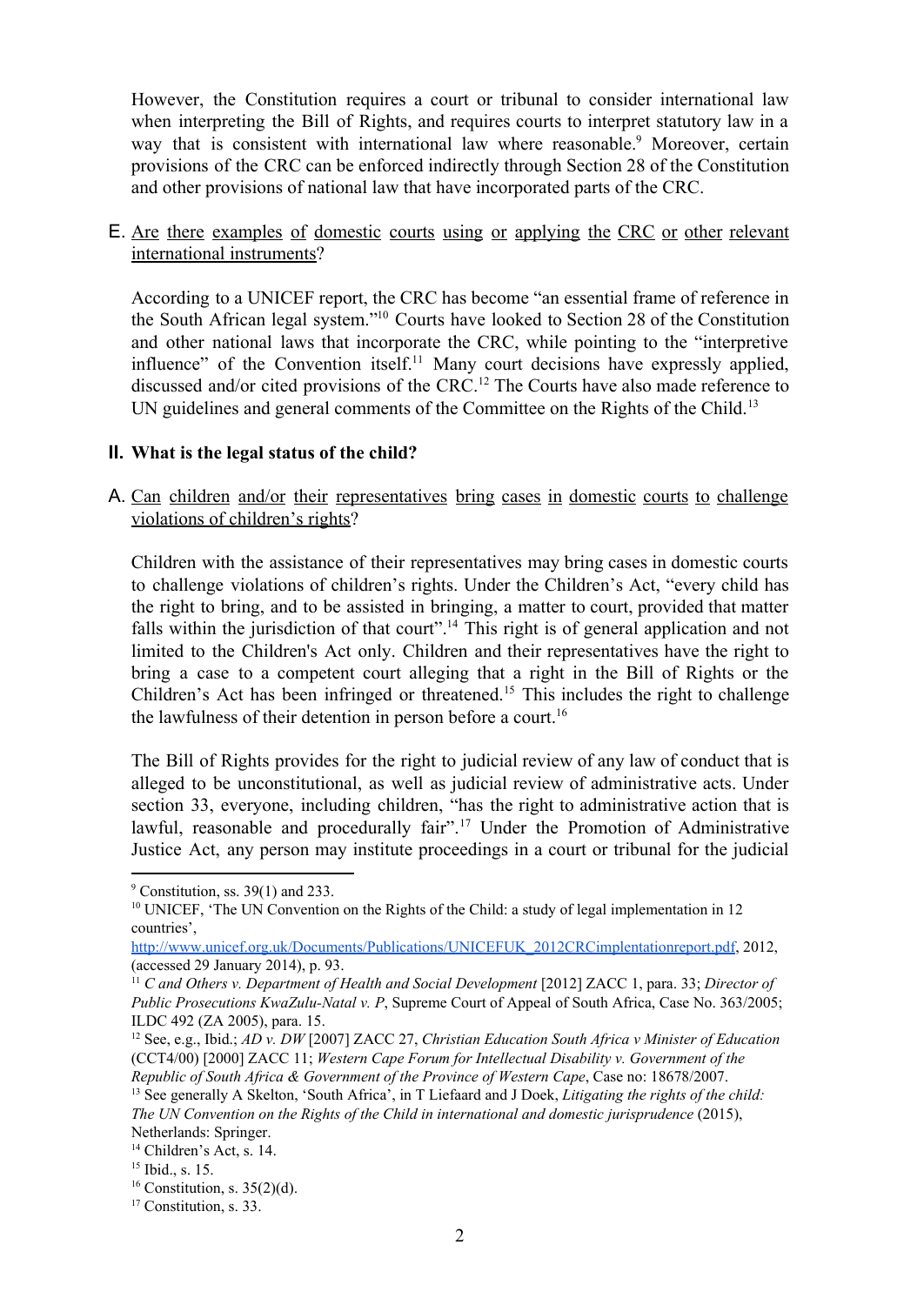review of an administrative action or the failure to take a decision. 18

Any person, including a child, may bring a case in the Children's Court when they believe that a child may be in need of care and protection. The Children's Court is a special court which deals with issues affecting children, including: maltreatment, abuse, neglect or exploitation of a child (except criminal prosecutions in this regard); temporary safe care; and alternative care.<sup>19</sup> It does not deal with criminal cases.

In any case in which a Director of Public Prosecutions declines to prosecute for an alleged offence, any person (including a child or their representative) may bring a private prosecution in respect of that offence in any competent court. This person would have to prove some substantial and peculiar interest in the issue of the trial arising out of some injury which they individually suffered as a victim of the offence. The legal guardian or curator of a child may bring a private prosecution for an offence committed against the child where the Director of Public Prosecutions declines to prosecute.<sup>20</sup>

Complaints about violations of rights under the Bill of Rights can be lodged with the South African Human Rights Commission (SAHRC), whose functions include monitoring, investigating and reporting on the observance of human rights situation in South Africa, and taking steps to secure appropriate redress where human rights have been violated.<sup>21</sup> The SAHRC has a specific Commissioner who focuses on children's rights under the CRC. 22

Complaints about government services or conduct may be brought to the Public Protector.<sup>23</sup> The Public Protector has the power to investigate any conduct in State affairs, or in the public administration in any sphere of government, that is alleged or suspected to be improper or to result in any impropriety or prejudice, to report on that conduct, and to take appropriate remedial action. 24

The SAHRC and the Public Protector are both independent State institutions established by Chapter 9 of the Constitution.<sup>25</sup>

All proceedings, actions or decisions in a matter concerning a child must respect, protect, promote and fulfill the child's rights set out in the Bill of Rights, the best interests of the child principle, and the rights and principles set out in the Children's Act, subject to any lawful limitation. 26

B. If so, are children of any age permitted to bring these cases by themselves in their own names/on their own behalf, or must the case be brought by or with the assistance of a

<sup>&</sup>lt;sup>18</sup> Promotion of Administrative Justice Act 3 of 2000, s. 6, available at:

http://www.justice.gov.za/legislation/acts/2000-003.pdf.

<sup>19</sup> Children's Act, s. 45.

<sup>20</sup> Criminal Procedure Act 51 of 1977, s. 7, available at:

http://www.justice.gov.za/legislation/acts/1977-051.pdf.

<sup>21</sup> Constitution, s. 184.

<sup>22</sup> South African Human Rights Commission, 'Office of the Commissioners',

[http://www.sahrc.org.za/home/index.php?ipkContentID=74&ipkMenuID=56,](http://www.sahrc.org.za/home/index.php?ipkContentID=74&ipkMenuID=56) (accessed 29 January 2014).

<sup>&</sup>lt;sup>23</sup> Public Protector South Africa, [http://www.publicprotector.org/index.asp,](http://www.publicprotector.org/index.asp) (accessed 29 January 2014).

<sup>&</sup>lt;sup>24</sup> Constitution, s. 182.

<sup>25</sup> Constitution, Chapter 9.

<sup>26</sup> Children's Act, s. 6.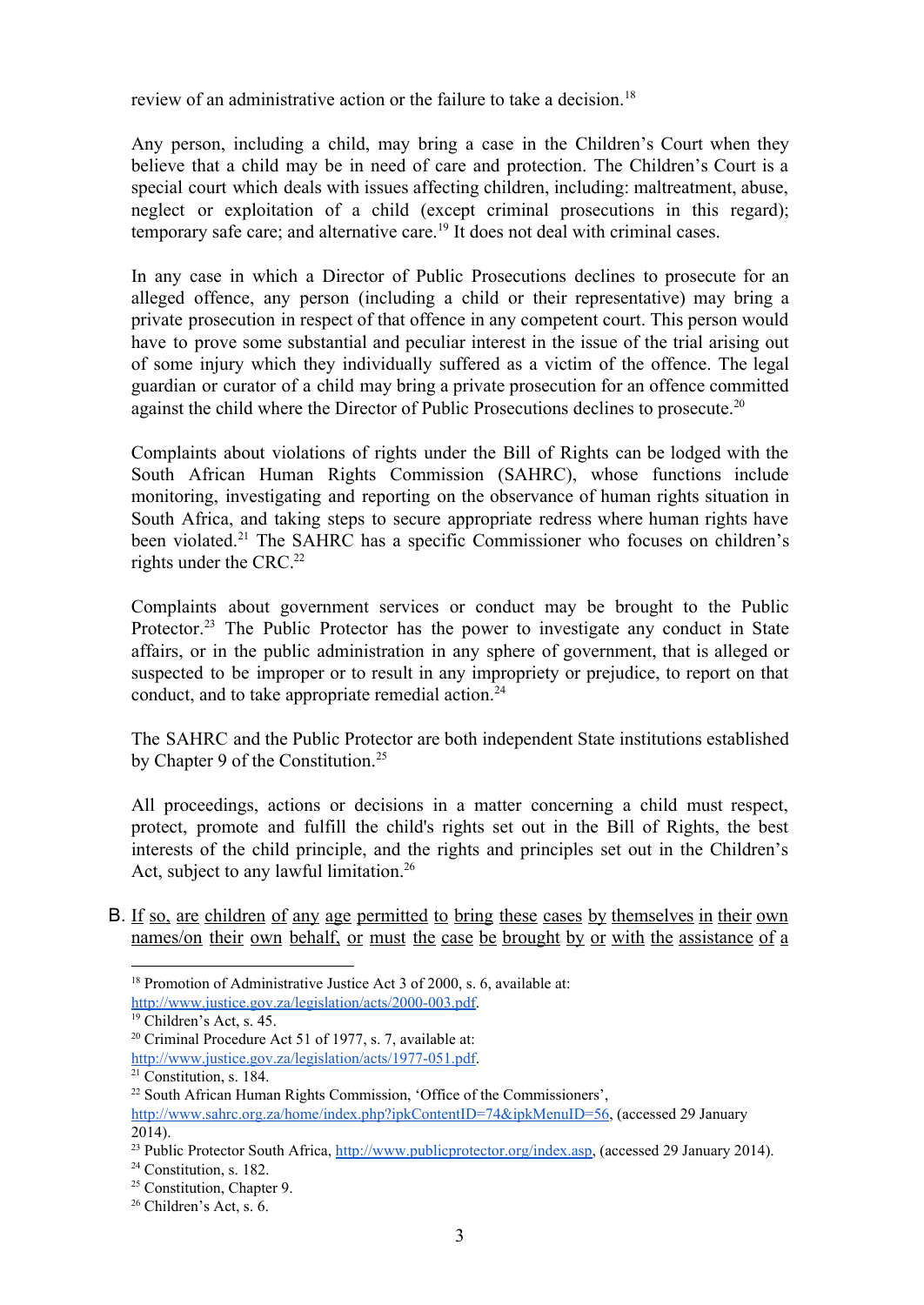### representative?

It is a common law principle that children (persons under 18) have no standing to appear on their own in civil proceedings in court without the assistance of a guardian (e.g. their parent) or a curator *ad litem* (i.e. a courtappointed legal representative to represent the best interests of the child). A child above the age of seven years may sue in their own name, assisted by their guardian or curator *ad litem*. In the case of an *infans* below the age of seven years, the practice is that the guardian or curator *ad litem* should sue in their representative capacity. $27$ 

Section 14 of the Children's Act states that "every child has the right to bring, and to be assisted in bringing, a matter to court, provided that matter falls within the jurisdiction of that court". Section 15 states that "a child who is affected by or involved in the matter to be adjudicated", or "anyone acting in the interest of the child or on behalf of another person who cannot act in their own name" has the right to approach a competent court, alleging that a right in the Bill of Rights or the Children's Act has been infringed or threatened. There is debate among experts as to whether these provisions alter the abovementioned common law restrictions imposed on a child's capacity to litigate. 28

At common law, if a child has no guardian, or where the action is between the child and their guardian, or where there is a conflict between the interests of the child and those of their guardian, a curator *ad litem* must be appointed to assist the child. According to expert opinion, since the coming into operation of the Guardianship Act on 1 March 1994, where a child has more than one guardian and the proceedings are between the child and one of the guardians, or where there is a conflict of interest between the child and one of the guardians, the child must be assisted by the other guardian. It is only if a conflict of interest extends to both guardians that a curator *ad litem* must be appointed for the child. 29

C. In the case of infants and young children, how would cases typically be brought?

As discussed in part II.B above, in the case of an *infans* below the age of seven years, the practice is that the guardian (e.g. their parent) or curator *ad litem* would bring proceedings on behalf of the child in their representative capacity.

D. Would children or their representatives be eligible to receive free or subsidised legal assistance in bringing these kinds of cases?

The Constitution provides that every child has the right to have a legal practitioner assigned to them by the state, and at state expense, in civil proceedings affecting them, if substantial injustice would otherwise result.<sup>30</sup> It also provides that every person (including every child) who is detained (including sentenced prisoners) or accused has the right to choose, and be represented by, a legal practitioner, and to have a legal

<sup>27</sup> Judicial Officers Association of South Africa, 'Civil procedure: the new Children's Act', [http://www.joasa.org.za/childrenact.html,](http://www.joasa.org.za/childrenact.html) (accessed 29 January 2014).

<sup>&</sup>lt;sup>28</sup> Cf T. Boezaart; D.W. de Bruin, 'Section 14 of the Children's Act 38 of 2005 and the child's capacity to litigate', De Jure Law Journal, 2011, 25, who argue that it does, available at:

[http://www.saflii.org/za/journals/DEJURE/2011/25.html#sdfootnote15anc;](http://www.saflii.org/za/journals/DEJURE/2011/25.html#sdfootnote15anc) and H Kruger and A Skelton (eds), *The Law of Persons in South Africa* (2010), who argue that it does.

<sup>29</sup> Judicial Officers Association of South Africa.

 $30$  Constitution, s. 28(1)(h).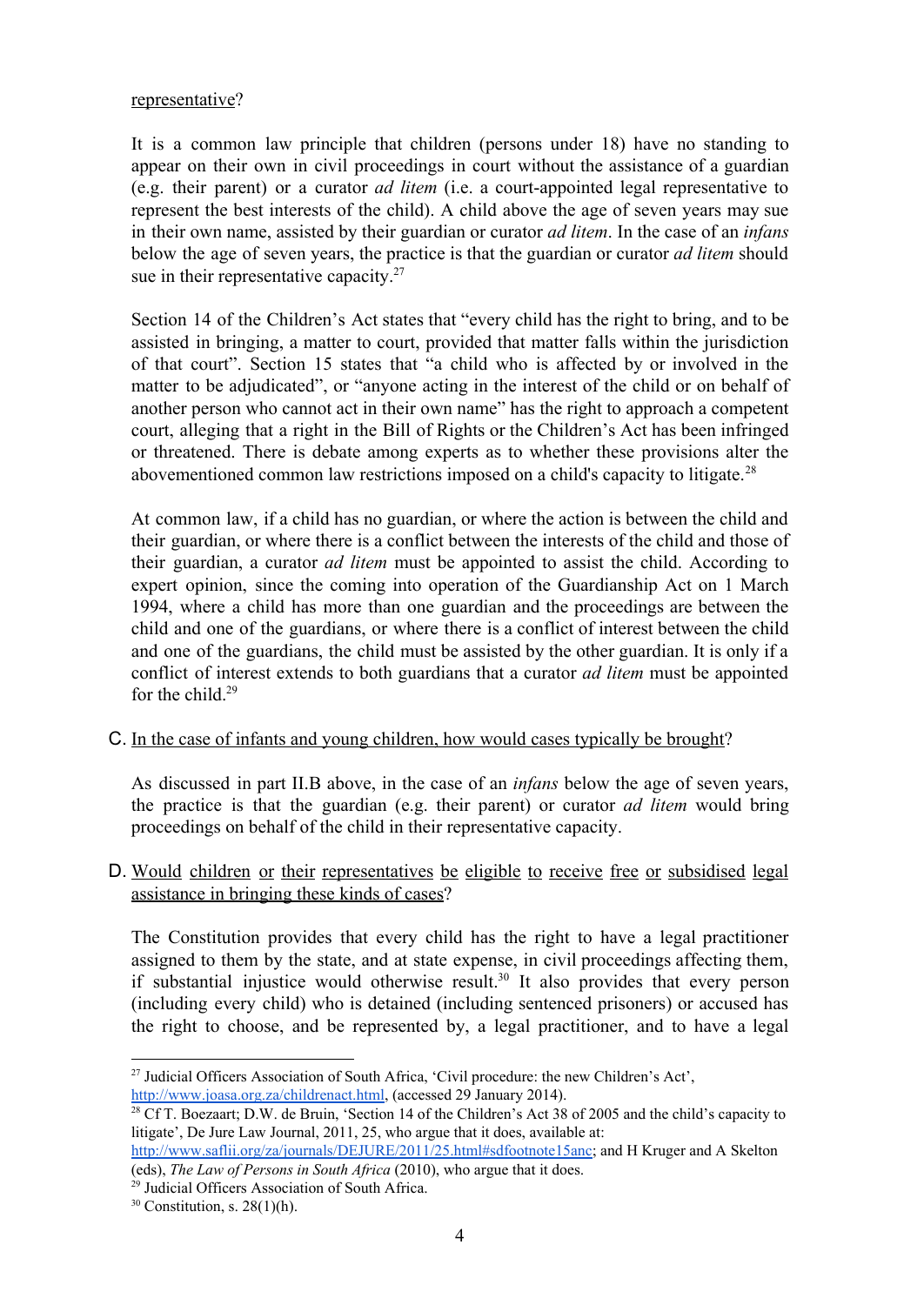practitioner assigned to them by the state and at state expense, if substantial injustice would otherwise result.<sup>31</sup> Where a child involved in a matter before the Children's Court is not represented by a legal representative, and the court is of the opinion that it would be in the best interests of the child to have legal representation, the court must refer the matter to Legal Aid South Africa.<sup>32</sup>

Legal Aid South Africa was established by the Legal Aid Act, $33$  and is the national Legal Aid Board that provides free legal services and legal representation to indigent persons in criminal, civil, and certain administrative cases.<sup>34</sup> Legal aid may also be provided in "impact litigation" cases, which cover public interest litigation or the litigation of a small number of matters that resolve a large number of disputes and help broader communities. 35

For an applicant to qualify for legal aid, three requirements have to be satisfied, namely: (1) The matter must be one that is covered by the legal aid scheme; (2) for civil matters there must be merit in pursuing the matter; and (3) the applicant must pass the means test.<sup>36</sup> In civil cases, the family of the child will need to take and pass the means test.<sup>37</sup> The total household income must be less than R6,000.00 per month after tax. The value of assets and personal belongings will also be taken into account. In criminal matters, children automatically qualify for legal aid and do not have to take the means test. Such legal representation can be obtained from the time the child is arrested. 38

If a child qualifies for legal aid, they will not have to pay for anything. However, if a child should win a civil case, the Legal Aid Board will deduct the money that the court grants to pay for costs and benefits, before it pays the money owing to the child.<sup>39</sup>

E. Are there any other conditions or limits on children or chosen legal representatives bringing cases (e.g., would a child's parents or guardian have to agree to a case being brought)?

There are no other such conditions or limits. A child's parent or guardian does not have to consent to the child bringing a case before a children's court. 40

# **III. How can children's rights violations be challenged before national courts?**

A. If there is a potential violation of the Constitution or other principles established in

<sup>39</sup> Legal Aid South Africa, 'Who qualifies for legal aid'.

<sup>40</sup> Department of Justice and Constitutional Development, 'FAQ on the Children's Act',

http://www.justice.gov.za/vg/children/children-chp02.html, (accessed 29 January 2014).

 $31$  Ibid., s. 35.

<sup>32</sup> Children's Act, s. 55.

 $33$  22 of 1969, available at: http://www.justice.gov.za/legislation/acts/1969-022.pdf.

<sup>&</sup>lt;sup>34</sup> For more information, see Legal Aid South Africa, http://www.legal-aid.co.za, (accessed 29 January 2014).

<sup>&</sup>lt;sup>35</sup> Legal Aid South Africa, 'Impact litigation', http://www.legal-aid.co.za/?p=929, (accessed 29 January 2014).

<sup>36</sup> Legal Aid South Africa, 'Country report: legal aid South Africa',

[http://www.ilagnet.org/jscripts/tiny\\_mce/plugins/filemanager/files/The\\_Hague\\_2013/National\\_Report/So](http://www.ilagnet.org/jscripts/tiny_mce/plugins/filemanager/files/The_Hague_2013/National_Report/South_Africa_National_Report.pdf) [uth\\_Africa\\_National\\_Report.pdf,](http://www.ilagnet.org/jscripts/tiny_mce/plugins/filemanager/files/The_Hague_2013/National_Report/South_Africa_National_Report.pdf) 2013, (accessed 29 January 2014), p. 7.

 $37$  Legal Aid South Africa, 'Who qualifies for legal aid',  $\frac{http://www.legal-aid.co.za/?p=956}{http://www.legal-aid.co.za/?p=956}$ , (accessed 29 January 2014).

<sup>&</sup>lt;sup>38</sup> Department of Justice and Constitutional Development, 'Protection for children accused of crime', http://www.justice.gov.za/services/children-accused.html, 2012, (accessed 29 January 2014).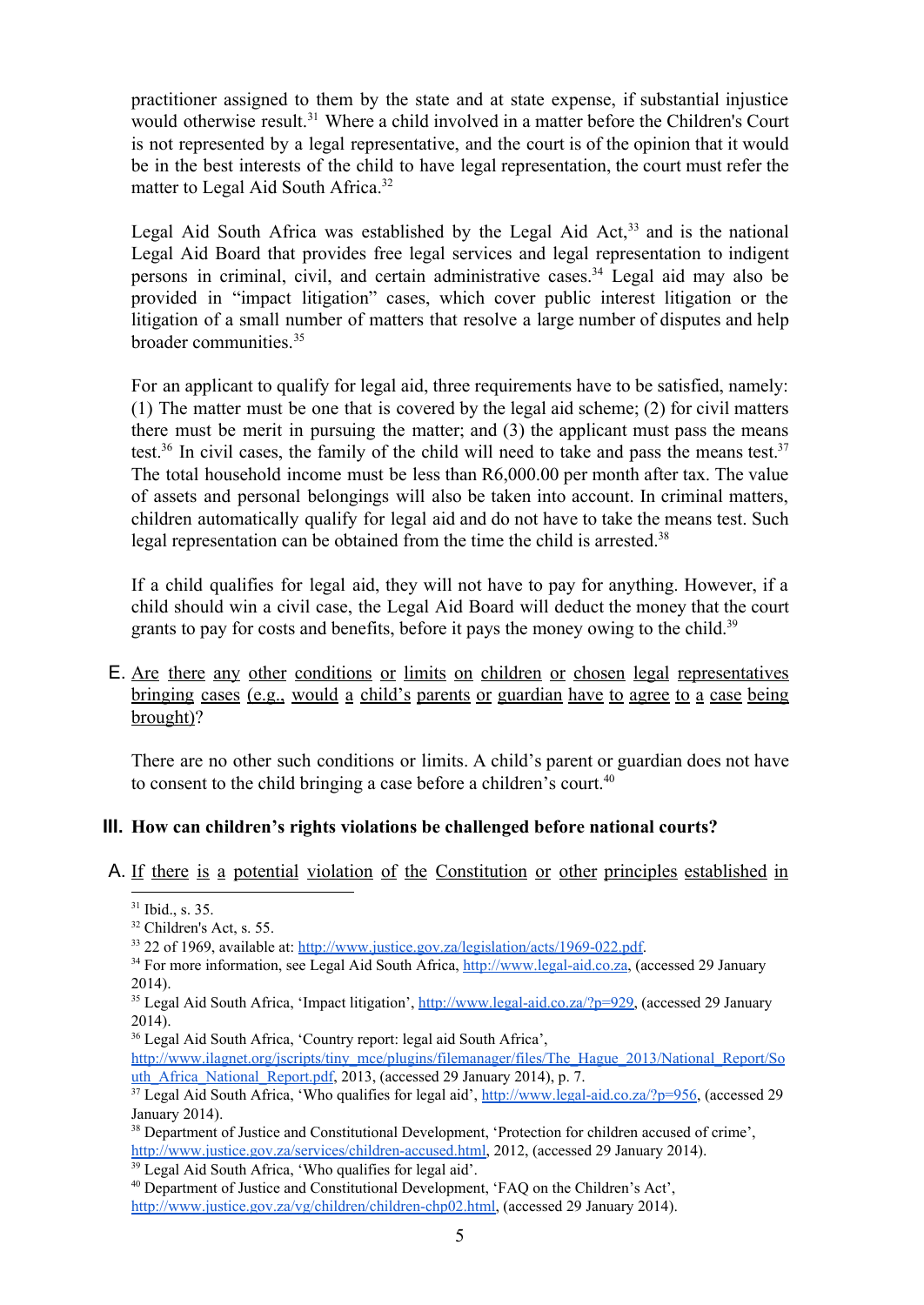domestic law, or with the CRC or other relevant ratified international/regional instruments, how can a legal challenge be brought?

As discussed in part II.A above, children generally have access to all courts and complaints mechanisms. This is protected by Section 34 of the Constitution, as well as the Children's Act, which provides that every child has the right to bring a matter to court, provided that matter falls within the jurisdiction of that court.<sup>41</sup> In particular, children and their representatives have the right to bring a case to a competent court alleging that a right in the constitutional Bill of Rights or the Children's Act has been infringed or threatened. 42

### *Regional mechanisms*

Individuals, including child victims, their parents or legal representatives, groups, or NGOs recognised by the African Union may submit complaints (known as "communications") to the African Committee of Experts on the Rights and Welfare of the Child ("African Committee") about violations of the African Charter on the Rights and Welfare of the Child ("African Children's Charter").<sup>43</sup> All available domestic remedies must have been exhausted before bringing a case to the African Committee.<sup>44</sup> The complaint must include, amongst other things, the name of the person filing it or, in the case of an NGO, the name of the legal representative, and whether or not the complainant wishes to remain anonymous and the reasons for this.<sup>45</sup> The African Committee will investigate the complaint and decide on the merits of the case, and make recommendations to the State, which may include compensation to the victim(s) and measures to prevent recurrence of the violation. 46

Individuals, groups or NGOs may submit complaints (known as "communications") to the African Commission on Human and Peoples' Rights ("African Commission") about violations of the African Charter on Human and Peoples' Rights ("African Charter").<sup>47</sup> All available domestic remedies must have been exhausted before bringing a case to the African Commission.<sup>48</sup> The complaint must include, amongst other things: the name of the person filing it or, in the case of an NGO, the name of the legal representative; whether or not the complainant wishes to remain anonymous and the reasons for this; and the name of the victim, in a case where he/she is not the complainant.<sup>49</sup> The African

http://acerwc.org/the-committees-work/communications/.

<sup>41</sup> Children's Act, s. 14.

 $42$  Ibid., s. 15.

<sup>43</sup> African Charter on the Rights and Welfare of the Child ("African Children's Charter"), Article 44, available at:

http://acerwc.org/the-african-charter-on-the-rights-and-welfare-of-the-child-acrwc/acrwc-charter-full-text/ . For more information about communications, see:

<sup>44</sup> African Committee of Experts on the Rights and Welfare of the Child, 'Communications', available at: http://acerwc.org/the-committees-work/communications/.

<sup>45</sup> War Resisters' International, Quaker United Nations Office Geneva, Conscience and Peace Tax International and the CCPR Centre, 'African Committee of Experts on the Rights and Welfare of the Child: communication procedure', 2012, available at:

http://co-guide.org/mechanism/african-committee-experts-rights-and-welfare-child-communication-proce [dure](http://co-guide.org/mechanism/african-committee-experts-rights-and-welfare-child-communication-procedure).

<sup>46</sup> Ibid.

<sup>47</sup> African Charter on Human and Peoples' Rights ("African Charter"), Article 55, available at: [http://www.achpr.org/instruments/achpr.](http://www.achpr.org/instruments/achpr)

 $48$  Ibid., Article 56(5).

<sup>&</sup>lt;sup>49</sup> Rules of Procedure of the African Commission on Human and Peoples' Rights of 2010, Rule 93,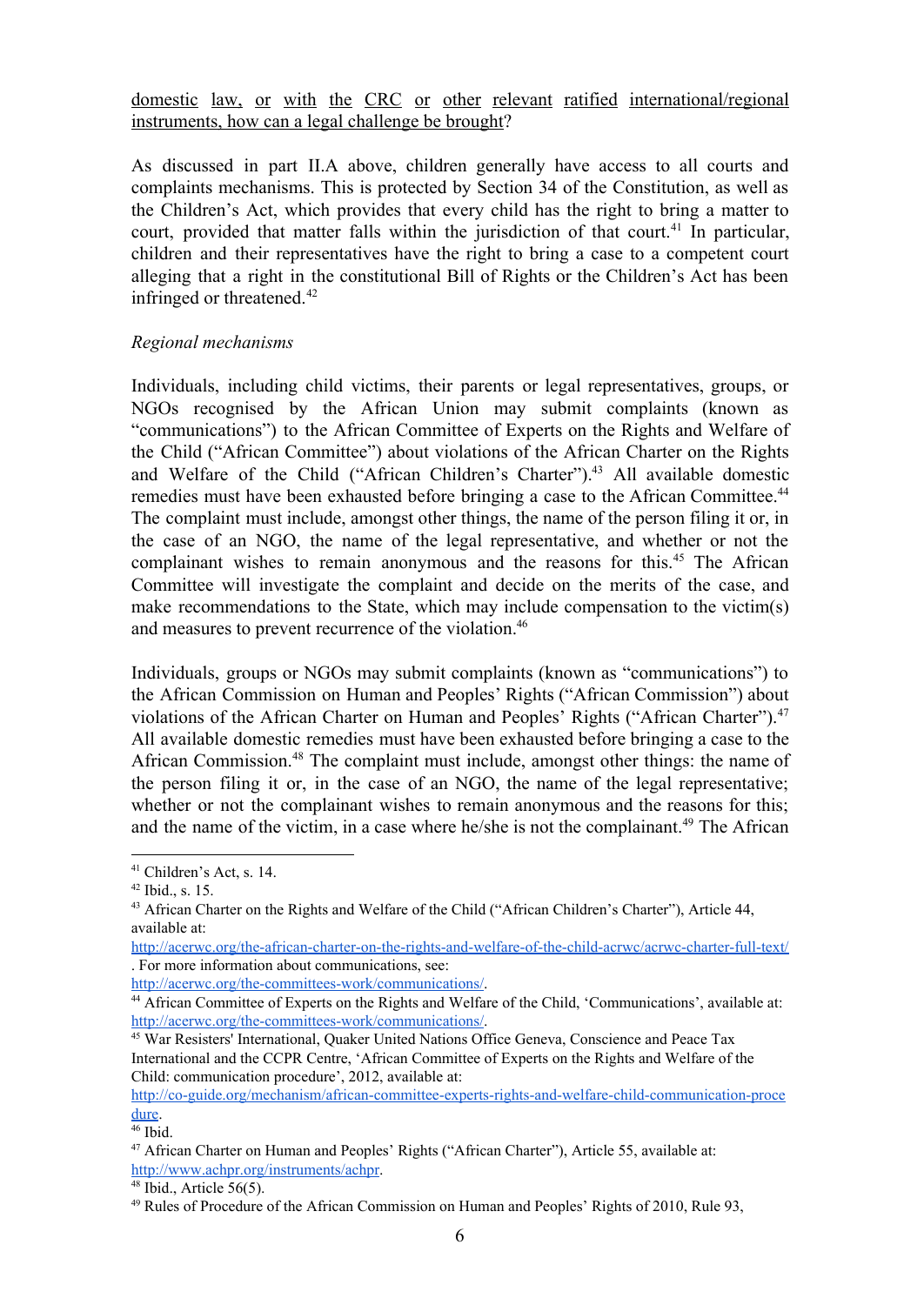Commission will investigate the complaint and decide on the merits of the case, and make recommendations to the State, which may include compensation to the victim(s) and measures to prevent recurrence of the violation.<sup>50</sup> If the case relates to serious or massive human rights violations or if the Commission considers that the State is unwilling to comply with its recommendations in the case, the Commission may refer the complaint to the African Court on Human and Peoples' Rights. 51

# B. What powers would courts have to review these violations, and what remedies could they offer?

The Constitution grants South African courts flexible powers to remedy violations. Section 38 provides that a court may grant "appropriate relief, including a declaration of rights", where a person's right in the Bill of Rights has been infringed or threatened. The Children's Act mirrors this provision with respect to violations of the Bill of Rights of the Children's Act.<sup>52</sup> Chapter 8 of the Constitution further empowers courts to remedy and enforce rights violations. In particular, section 178 grants courts broad authority to "make any order that is just and equitable". It also gives courts the power to declare invalid any law or conduct, including any Act of Parliament, provincial legislation or conduct of the President, that it finds to be inconsistent with the Constitution. 53

Aside from declaratory relief (declaring certain law or conduct invalid), other judicial remedies for rights violations include damages,<sup>54</sup> prohibitory orders (preventing the State from engaging in behaviour determined to violate rights) mandatory orders (requiring government officials to take remedial action), and structural interdicts (supervising government plans to remedy rights violations). 55

Under the South African law of delict, which governs civil wrongs, available remedies include compensatory damages, an order for specific performance, and a final interdict (usually an order either to prevent harm to a legal right (prohibitory interdicts) or to make good harm already suffered (mandatory interdicts). 56

In proceedings for judicial review of administrative action, the court or tribunal may

Court on Human and Peoples' Rights, Article 5, available at:

http://www.achpr.org/instruments/rules-of-procedure-2010.

available at: http://www.achpr.org/instruments/rules-of-procedure-2010/.

<sup>50</sup> War Resisters' International, Quaker United Nations Office Geneva, Conscience and Peace Tax International and the CCPR Centre, 'African Commission on Human and Peoples' Rights: communication procedure', 2012, available at:

http://co-guide.org/mechanism/african-commission-human-and-peoples-rights-communication-procedure. <sup>51</sup> Protocol to the African Charter on Human and Peoples' Rights on the Establishment of the African

http://www.achpr.org/instruments/court-establishment; Rules of Procedure of the African Commission on Human and Peoples' Rights of 2010, Rules 84(2) and 118, available at:

<sup>52</sup> Children's Act, section 15.

<sup>53</sup> Constitution, s. 172.

<sup>54</sup> K. O'Regan, 'Fashioning Constitutional Remedies in South Africa', *Advocate*, April 2011, available at: http://www.sabar.co.za/law-journals/2011/april/2011-april-vol024-no1-pp41-44.pdf.

<sup>55</sup> M. Ebadolahi, 'Using Structural Interdicts and the South African Human Rights Commission to Achieve Judicial Enforcement of Economic and Social Rights in South Africa', *New York University Law Review*, Vol. 28, No. 5, 2008.

<sup>56</sup> J. Klaaren, 'Judicial remedies',

http://www1.chr.up.ac.za/chr\_old/centre\_publications/constitlaw/pdf/9-Judicial%20Remedies.pdf, (accessed 29 January 2014).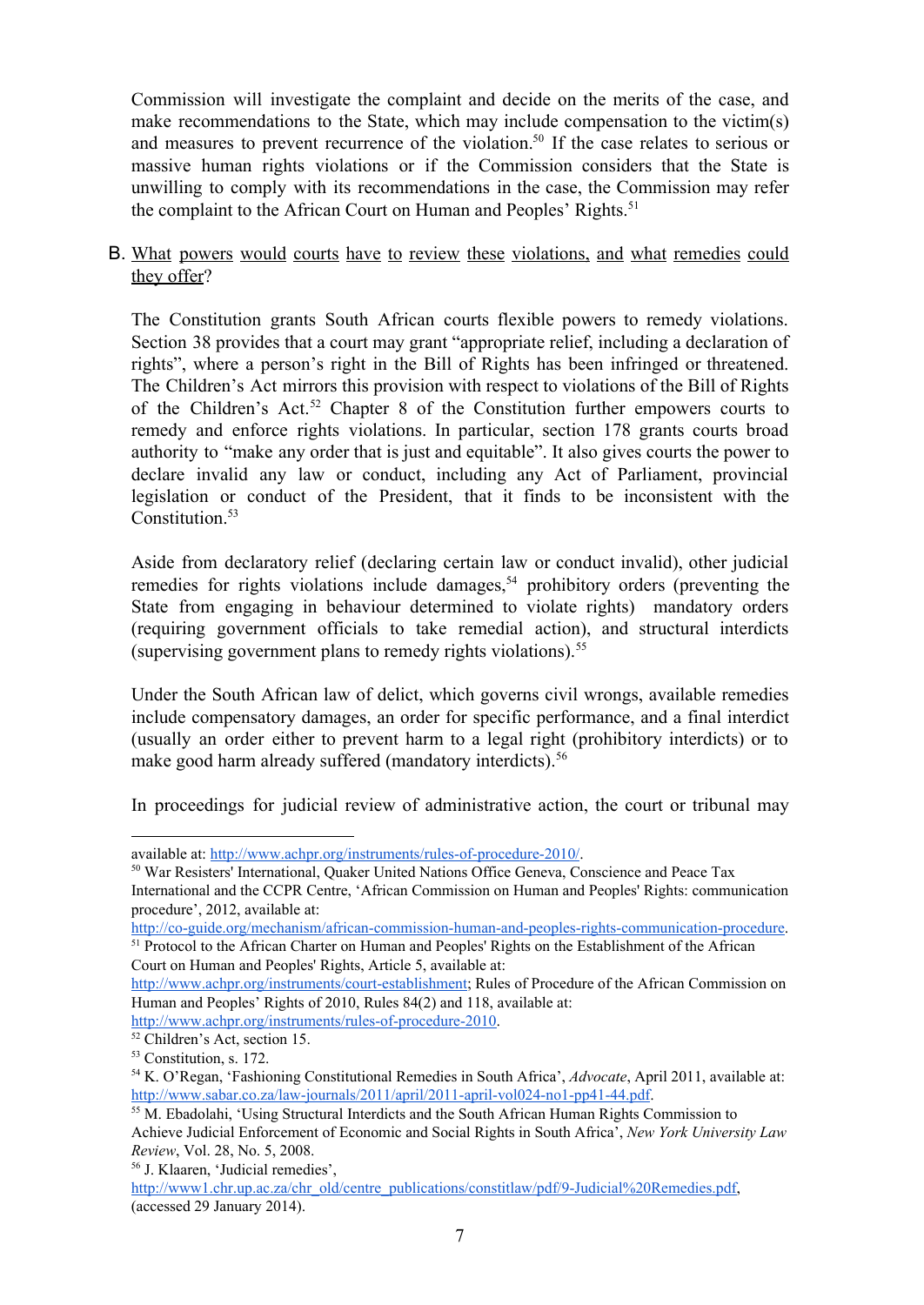grant any order that is just and equitable, including orders: directing the administrator to give reasons or act in the manner the court or tribunal requires; prohibiting the administrator from acting in a particular manner; setting aside the administrative action and remitting the matter for reconsideration by the administrator, or, in exceptional cases, substituting or varying the administrative action or correcting a defect resulting from the administrative action, or directing the administrator or any other party to the proceedings to pay compensation; declaring the rights of the parties in respect of any matter to which the administrative action relates; granting a temporary interdict or other temporary relief; directing the taking of the decision; directing any of the parties to do, or to refrain from doing, any act. 57

South African law generally has no concept of punitive damages.

C. Would such a challenge have to directly involve one or more individual child victims, or is it possible to challenge a law or action without naming a specific victim?

It is possible to challenge a violation of children's rights without naming specific victims. The Constitution provides that anyone acting in the interest of a group or class of persons or "anyone acting in the public interest" may approach a competent court alleging that a right in the Bill of Rights has been infringed or threatened.<sup>58</sup> The Children's Act mirrors these provisions with respect to actions alleging that a right in the Bill of Rights or under the Children's Act has been infringed or threatened.<sup>59</sup> In class actions, it is not necessary to identify all the members of the class (see part III.D below). <sup>60</sup> In the case of *Centre for Child Law v. Minister of Justice*,<sup>61</sup> the Constitutional Court found that the Centre had standing to bring the case on behalf of unspecified child offenders who might in the future be sentenced to minimum sentences.

For civil claims, the identification of specific victims is usually required.<sup>62</sup>

D. Is any form of collective action or group litigation possible, with or without naming individual victims?

Collective action and group litigation are permitted. South African law allows proceedings in which a number of potential plaintiffs join together in one action to pursue claims against one or more defendants on the basis that the common issues of fact and law in relation to their claims make such a joinder appropriate.<sup>63</sup>

The Constitution allows "anyone acting as a member of, or in the interest of, a group or class of persons", "anyone acting in the public interest", and "an association acting in the interest of its members" to bring an action for violations of a right in the Bill of Rights. $64$  The Children's Act mirrors these provisions, except with respect to

<sup>57</sup> Promotion of Administrative Justice Act, s. 8.

<sup>58</sup> Constitution, s. 38.

<sup>59</sup> Children's Act, s. 15.

<sup>60</sup> *Children's Resource Centre Trust v. Pioneer Food* (50/2012) [2012] ZASCA 182, available at: [http://www.saflii.org/za/cases/ZASCA/2012/182.html.](http://www.saflii.org/za/cases/ZASCA/2012/182.html)

<sup>61</sup> 2009 (6) SA 632 (CC).

<sup>62</sup> See, e.g., Uniform Rules of Court, available at:

<http://www.justice.gov.za/legislation/rules/UniformRulesCourt%5B26jun2009%5D.pdf>. 63 Ibid., r. 10.

<sup>&</sup>lt;sup>64</sup> Constitution, s. 38.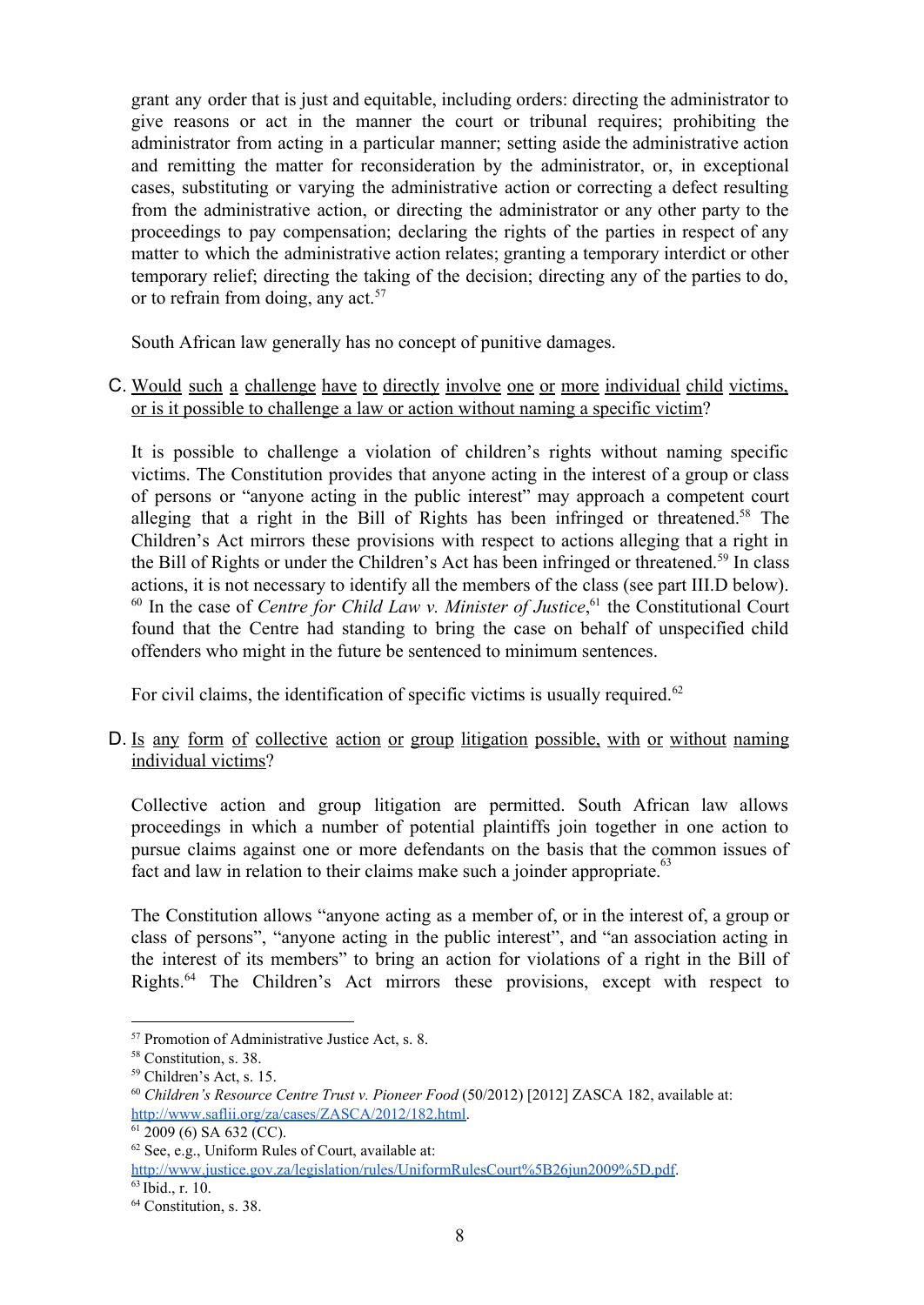associations. 65

In line with this provision in the Constitution, the Supreme Court of Appeal recently ruled that class actions (i.e. actions in which a representative brings proceedings on behalf of a group of persons who have not authorised the representative to act on their behalf) are allowed in South Africa, both for constitutional matters and for general matters. Certain requirements must first be met. In defining the class it is not necessary to identify all the members of the class. It is, however, necessary that the class be defined with sufficient precision that a particular individual's membership can be objectively determined by examining their situation in the light of the class definition. A class action should not be certified if the case is 'hopeless' (i.e. if it is advanced on a basis that is legally untenable or in the absence of any credible evidence to support it) and there must be *prima facie* evidence to support a cause of action. There must be issues of fact and/or law that are common to all members of the class and can appropriately be determined in one action. Finally, a court certifying a class will look for any conflicts of interest within the class and among those representing it.<sup>66</sup>

While class actions in South Africa are rare, it is relatively common for public interest litigation to be brought on behalf of a group of litigants 'similarly placed' to a particular litigant, without having to specify who those persons are. It is also quite common for organisations to bring cases in the public interest. 67

E. Are non-governmental organisations permitted to file challenges to potential children's rights violations or to intervene in cases that have already been filed?

Non-governmental organisations may file challenges in the public interest to violations of children's rights under the Bill of Rights or the Children's Act.<sup>68</sup> For other violations, the common law of South Africa dictates that a litigant may sue or intervene if he has a direct and substantial interest in the subject matter of the litigation. $69$  Finally, the Uniform Rules of Court allow any party entitled to join as a plaintiff to apply to intervene at any stage of the proceeding. 70

Particularly significant is the role played by a 'friend of the court' or 'amicus curiae' in the South African legal system. Amici curiae may be invited by the court or apply to enter into a matter. They are generally permitted to present written and oral submissions through counsel, and may lead evidence at the High Court level.<sup>71</sup> Amicus curiae interventions have played a highly important role in several children's rights cases. 72

**IV. Practical Considerations.** Please detail some of the practical issues, risks and uncertainties that might be involved in bringing a case to challenge a violation of

<sup>65</sup> Children's Act, s. 15.

<sup>66</sup> *Children's Resource Centre Trust v. Pioneer Food.*

<sup>67</sup> See, e.g., *Teddy Bear Clinic and Another v. Minister of Justice and Others* 2014 (2) SA 168 (CC).

<sup>68</sup> *Children's Resource Centre Trust v. Pioneer Food*; Constitution, s. 38; Children's Act, s. 15.

<sup>69</sup> Ansari and Another v Barakat and Other, In re: Barakat v Copper Sunset Trading 424 (Pty) Ltd and Others (5530/2011) [2012] ZAKZDHC 1, available at:

[http://www.saflii.org/za/cases/ZAKZDHC/2012/1.html.](http://www.saflii.org/za/cases/ZAKZDHC/2012/1.html)

<sup>70</sup> Uniform Rules of Court, r. 12.

<sup>71</sup> It was a children's rights case that established the right to present evidence: *Children's Institute v. Presiding Of icer of the Children's Court* 2013 (2) SA 620 (CC).

<sup>&</sup>lt;sup>72</sup> See, e.g., *S v. M* (Centre for Child Law as Amicus Curiae) 2008 (3) SA 232 (CC); *J v. NDPP* 2014 (2) SACR 1 (CC); *Wayne Coughlan NO v. Road Accident Fund* 2015 (4) SA (CC).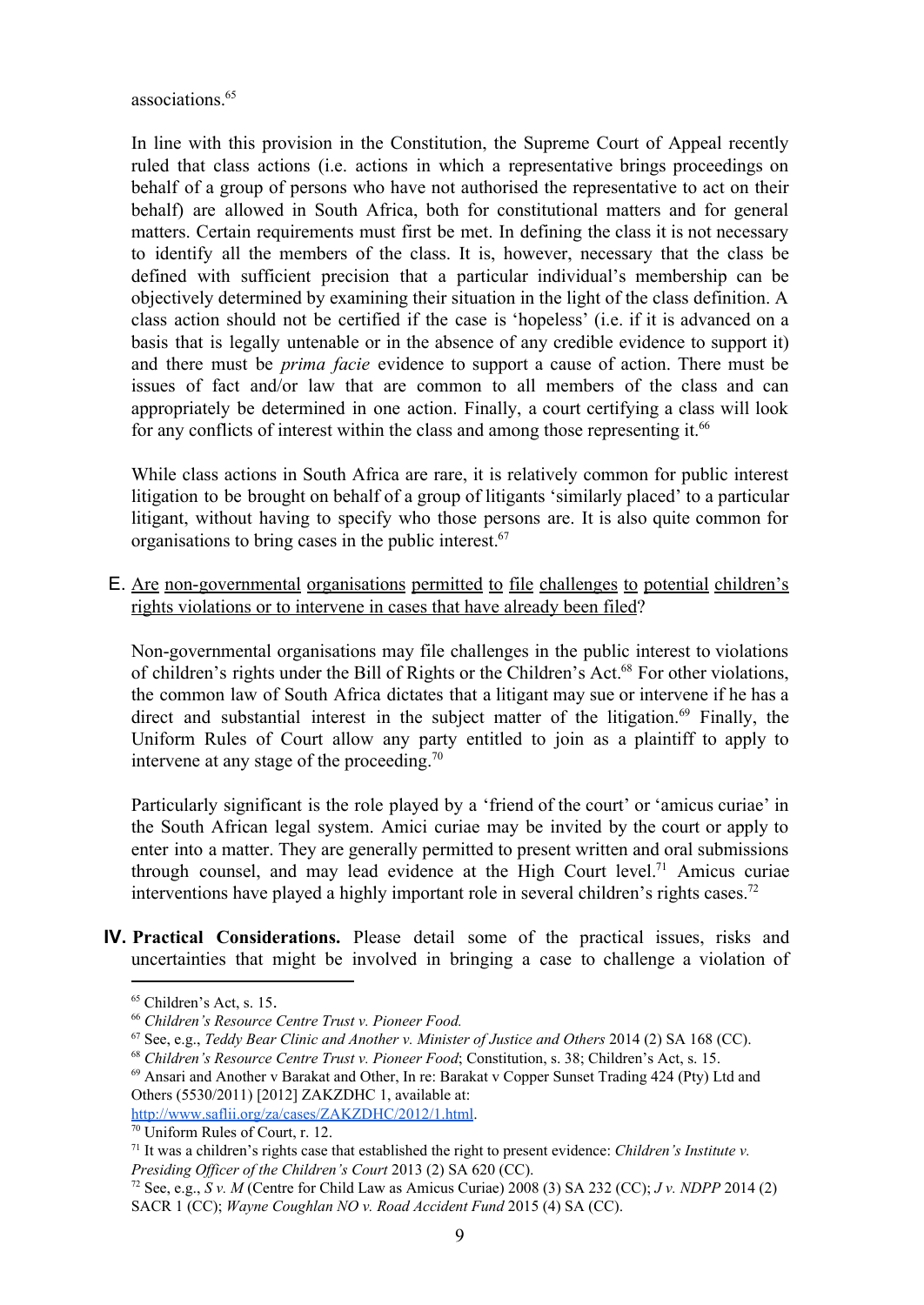children's rights, such as:

A. Venue. In what courts could a case be filed (e.g., civil, criminal, administrative, etc.)? What would the initial filing process entail?

Cases concerning constitutional matters such as violations of the Bill of Rights or the constitutionality of any law or conduct are initiated in the High Court, except for those matters listed in section 167 of the Constitution that only the Constitutional Court may decide. 73

If the action is one seeking compensation for a civil wrong, the case can be filed in the magistrate's court.<sup>74</sup> The civil jurisdictional limit of magistrate's courts is R100 000. For certain family law matters and civil claims for amounts between R100,000 and R300,000, cases can be filed in the Regional Courts.<sup>75</sup>

Traditional courts may hear and determine civil claims arising from indigenous law and custom, brought before them by an African against another African within their area of jurisdiction. 76

If the action is criminal, cases will be initiated in the magistrate's court, regional court or High Court, depending on the seriousness of the offence.<sup>77</sup> Private prosecutions would be initiated by summons filed in a magistrate's court, or an indictment in the case of a superior court, in the name of the prosecutor. The summons or indictment must describe the private prosecutor "with certainty and precision". An amount must be deposited as security with the court. 78

For matters concerning the care, protection or well-being of a child, a child or their representative may approach the clerk of the Children's Court. Every magistrate's court in South Africa is a Children's Court.

B. Legal aid / Court costs. Under what conditions would free or subsidised legal aid be available to child complainants or their representatives through the court system (i.e., would the case have to present an important legal question or demonstrate a likelihood of success)? Would child complainants or their representatives be expected to pay court costs or cover other expenses?

For information on legal aid, see part II.D above.

An indigent person may apply to the High Court for assistance with legal representation and court fees in terms of a High Court Rule 40 *in forma pauperis* proceeding or to the Magistrate's Courts in terms of a Magistrate Court Rule 53 *pro deo* proceeding. Lawyer's costs and court fees can be recovered from the costs awarded to the *in forma pauperis* or *pro deo* litigant if they are successful. 79

<sup>73</sup> Constitution, s. 167.

<sup>74</sup> Uniform Rules of Court, r. 40.

<sup>75</sup> South African Government, 'Courts', [http://www.info.gov.za/aboutgovt/justice/courts.htm,](http://www.info.gov.za/aboutgovt/justice/courts.htm) 2013, (accessed 29 January 2014).

<sup>76</sup> Ibid.

<sup>77</sup> Criminal Procedure Act.

 $78$  Ibid., ss. 9-10.

<sup>79</sup> Uniform Rules of Court, r. 40; Rules Regulating the Conduct of the Proceedings of the Magistrates'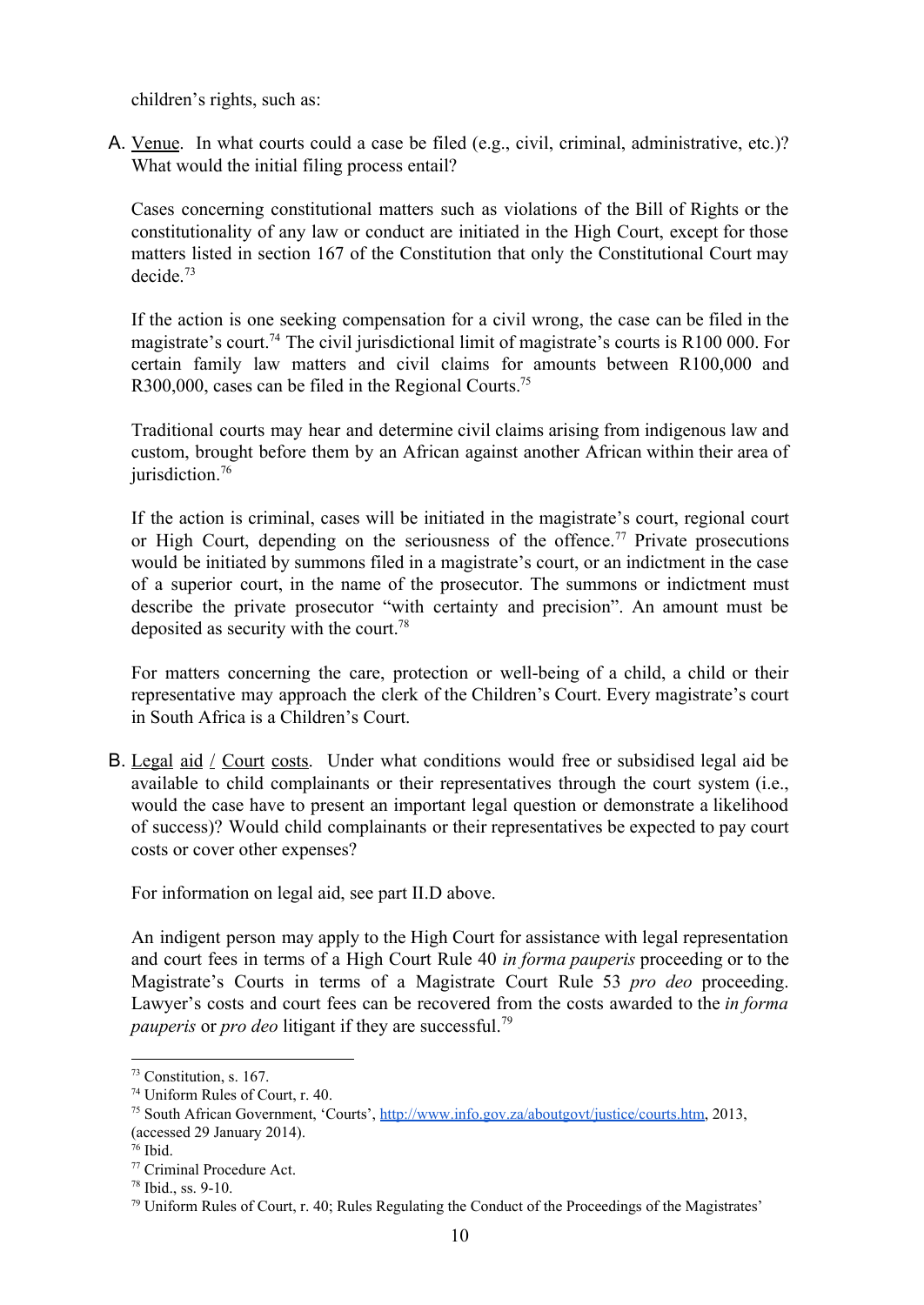C. Pro bono / Financing. If legal aid is not available, would it be possible for child complainants or their representatives to obtain legal assistance from practising lawyers on a pro bono basis, through a children's rights organisation, or under an agreement that does not require the payment of legal fees up front?

In addition to government-funded legal aid (see part II.D above), legal assistance and representation is provided by university law clinics and private lawyers and law firms on a pro bono basis. The Bar Councils and the Law Societies of South Africa both require legal practitioners to undertake 20 to 24 hours of pro bono service per year.<sup>80</sup> Legal clinics, including child-specific clinics such as the Centre for Child Law (University of Pretoria), $81$  have been established in most of South Africa's law schools and provide free legal advice and representation to children.

There are also a number of non-profit public interest litigation organisations which bring strategic impact litigation. For example, the Centre for Child Law (which specialises in children's rights cases), Lawyers for Human Rights, Legal Resources Centre, Equal Education, Section 27, Socio-economic Rights Institute, and Centre for Applied Legal Studies.

Contingency fees are now permitted in South Africa, so it would be possible for practising lawyers to represent a child or a group of children under an agreement that did not require legal fees upfront. 82

D. Timing. How soon after a violation would a case have to be brought? Are there any special provisions that allow young adults to bring cases about violations of their rights that occurred when they were children?

South Africa has no statute of limitations for the prosecution of certain serious offences, including murder, kidnapping, child-stealing, rape, crimes against humanity, trafficking in persons for sexual purposes, and using a child or person who is mentally disabled for pornographic purposes.<sup>83</sup> Apart from these and other offences listed in the Criminal Procedure Act, the right to institute a prosecution for any offence, will, unless some other period is expressly provided for by law, lapse after the expiration of a period of 20 years from the time when the offence was committed.

For other actions, South Africa has a general three-year statute of limitations, which in some cases could be determined to begin at the time the claimant gained knowledge of the relevant facts and circumstances, rather than the date of the incident that gave rise to the claim.<sup>84</sup> When an incident giving rise to civil damages occurs to a child, the claim is

Courts of South Africa, r. 53, available at:

http://www.justice.gov.za/legislation/notices/2010/20100823\_GG33487\_NoticeR740\_civil-jurisdiction-ru [les.pdf](http://www.justice.gov.za/legislation/notices/2010/20100823_GG33487_NoticeR740_civil-jurisdiction-rules.pdf).

<sup>80</sup> E. Webber, 'Pro Bono Work in South Africa: From Moral Duties to Legal Duties',

[http://ohrh.law.ox.ac.uk/?p=567,](http://ohrh.law.ox.ac.uk/?p=567) 2012, (accessed 29 January 2014).

<sup>81</sup> [http://www.centreforchildlaw.co.za/,](http://www.centreforchildlaw.co.za/) (accessed 29 January 2014).

<sup>82</sup> Contingency Fees Act 66 of 1997, available at:

<http://www.info.gov.za/view/DownloadFileAction?id=70812>.

<sup>83</sup> Criminal Procedure Act, s. 18.

<sup>84</sup> S. Harder, 'Statutes of Limitation between Classification and Renvoi-Australian and South African Approaches Compared', *International Comparative Law Quarterly*, Vol. 60, No. 3, 2011, 659.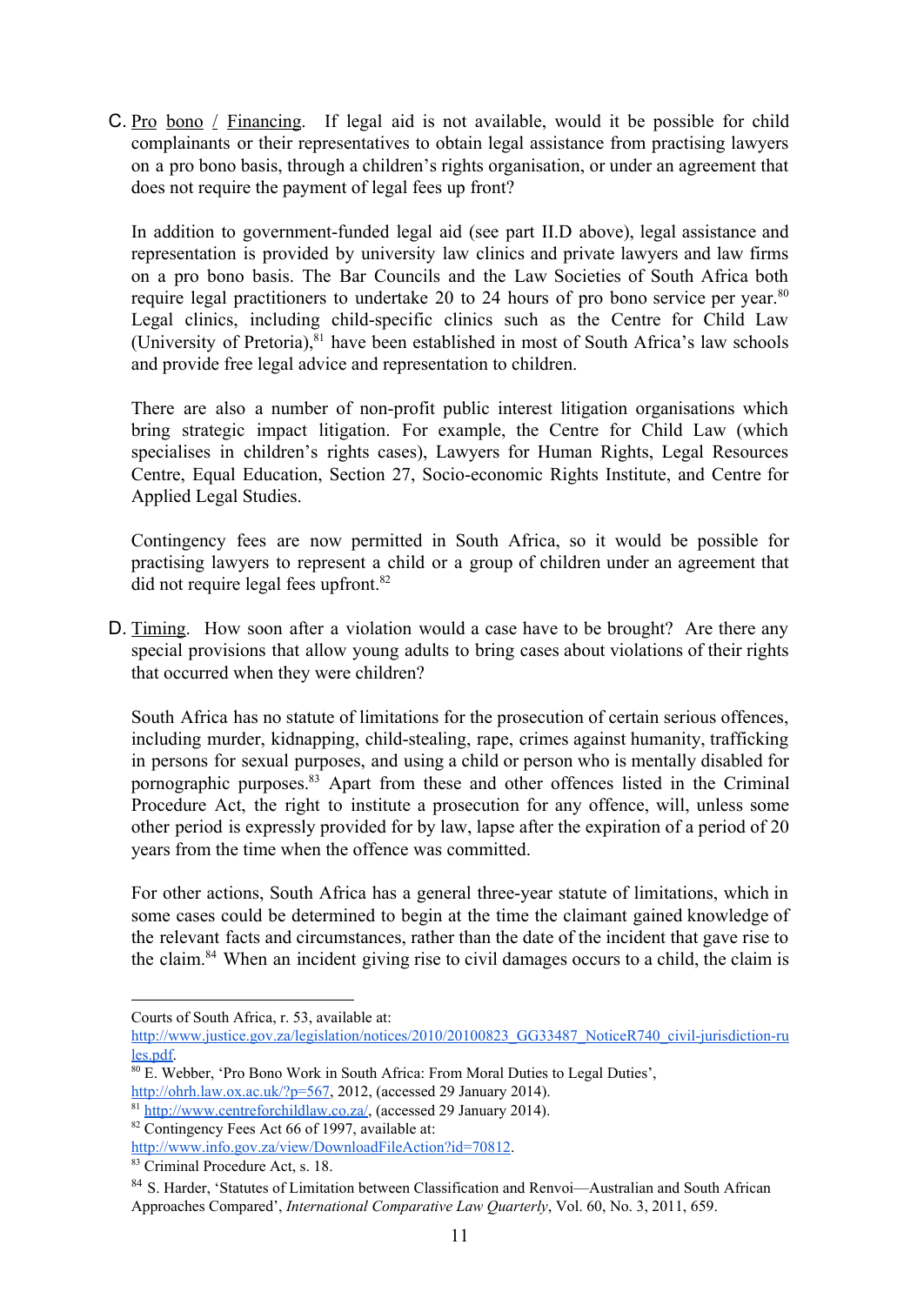not extinguished before he or she turns 18. The matter will not prescribe until one year following the child's 18th birthday. 85

Proceedings for judicial review of administrative action must be instituted "without unreasonable delay" and not later than 180 days following: (1) the date of the conclusion of any proceedings for internal remedies; or (2) where no such remedies exist, the date on which the person concerned was informed of the administrative action, or became aware, or might reasonably have been expected to have become aware, of the action and the reasons for it.<sup>86</sup> This time limit may be extended by the court in the interests of justice. 87

E. Evidence. What sort of evidence is admissible/required to prove a violation? Are there particular rules, procedures or practices for dealing with evidence that is produced or presented by children?

South African civil procedure rules allow parties to a suit to have subpoenas issued for oral testimony or for the production of physical evidence.<sup>88</sup>

The Children's Act allows the following persons to adduce evidence in proceedings involving children: a child involved in the matter; a parent of the child; a person who has parental responsibilities and rights in respect of the child; a care-giver of the child; a person whose rights may be affected by an order that may be made by the court in those proceedings; and a person who the court decides has a sufficient interest in the matter.<sup>89</sup>

The Children's Act also provides for the participation of children in Children's Court proceedings concerning them. Amongst other provisions, a child has the right to express their view and preference in the matter if the court finds that the child, given their age, maturity and stage of development and any special needs, is able to participate in the proceedings and chooses to do so. The court may require that certain procedures be undertaken in the best interests of the child, including: intervening in the questioning or crossexamination of a child; questioning of children serving as a party or witness in proceedings through an intermediary; <sup>90</sup> and removal of any person present in the room where the proceedings take place if a child is present at the proceedings.<sup>91</sup> The Act also requires Children's Court proceedings to be conducted in an informal manner and, as far as possible, in a relaxed and non-adversarial atmosphere.<sup>92</sup>

The confidentiality of Children's Court proceedings is protected. No person has access to such court records except for those with official duties, by court order, or for the purposes of appeal or review, bona fide research, or reporting in law reports.<sup>93</sup> Furthermore, no person may, without the permission of a court, publish any information relating to Children's Court proceedings which reveals or may reveal the name or

<sup>85</sup> T. Boezaart (Davel), 'Some Comments on the Interpretation of section 7 of the Children's Act', De Jure, 2008, 245.

<sup>86</sup> Promotion of Administrative Justice Act, s. 7(1).

<sup>87</sup> Ibid., s. 9.

<sup>88</sup> Uniform Rules of Court, r. 38.

<sup>89</sup> Children's Act, s. 58.

<sup>90</sup> Ibid., s. 61.

 $91$  Ibid., s.  $60(2)$ .

 $92$  Ibid., s.  $60(3)$ .

<sup>&</sup>lt;sup>93</sup> Ibid., s. 66.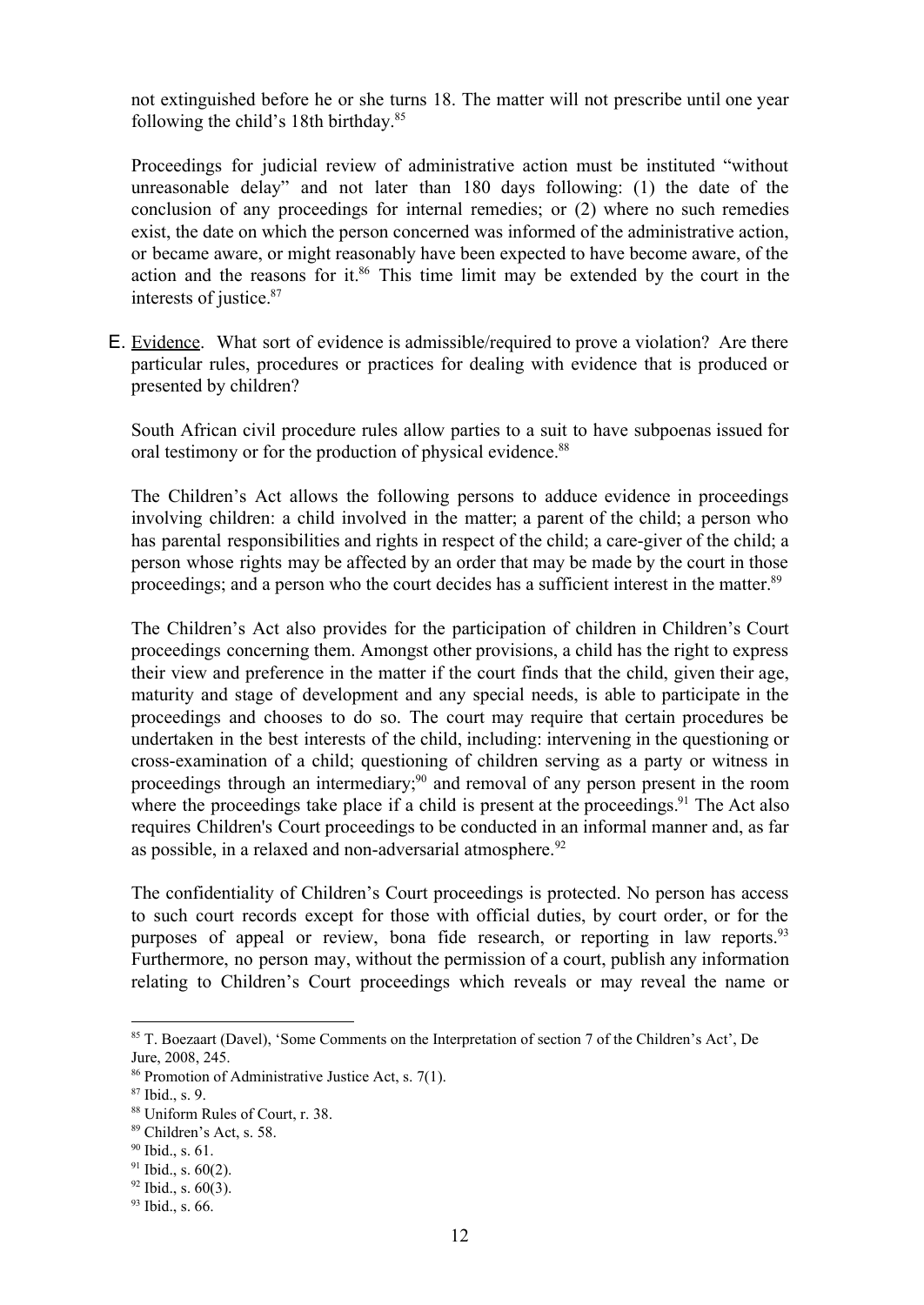identity of a child who is a party or a witness in the proceedings.<sup>94</sup>

In criminal proceedings, special procedures exist for dealing with evidence produced by child witnesses. Where a child witness is involved in criminal proceedings before any court, the court may direct that no person, other than the child and their parent or guardian, can be present at such proceedings, unless such person's presence is necessary in connection with such proceedings or is authorised by the court.<sup>95</sup> Any person including a child who is found not to understand the nature of the oath or affirmation may give evidence in criminal proceedings without taking the oath or making the affirmation, provided that they are admonished by the judge, judicial officer or an intermediary to speak the truth.<sup>96</sup> If it appears to the court that any child witness would be exposed to undue mental stress or suffering if they testify at criminal proceedings, the court may appoint an intermediary through which the child can give their evidence. The court may also direct that the child witness give their evidence via an intermediary at any place which is informally arranged to set that witness at ease, or is so situated that any person whose presence may upset that witness is outside their sight and hearing.<sup>97</sup>

F. Resolution. How long might it take to get a decision from the court as to whether there has been a violation?

Specific time limits for the resolution of cases could not be found.

Under the Bill of Rights, every accused person has a right to a fair hearing including the right to have their trial "conclude without unreasonable delay".<sup>98</sup> Other explicit provisions on delay could not be found.

The Children's Act requires that the investigation period into the care and protection of a child conclude within 90 days. However, it imposes no time limitation on Children's Court proceedings themselves.

G. Appeal. What are the possibilities for appealing a decision to a higher court?

Decisions of the Children's Court or magistrate's court may be appealed to the High Court of the relevant jurisdiction, then the Supreme Court of Appeal.<sup>99</sup> The Supreme Court of Appeal is the final court of appeal in all non-constitutional cases.

Cases concerning violations of the Bill of Rights of the Constitution may be appealed to the Supreme Court of Appeal, then the Constitutional Court. The Constitutional Court is the highest court in South Africa on constitutional matters, and its decisions are final and binding on all other courts in South Africa.

All custodial sentences on child offenders go on automatic review to a High Court in

<sup>94</sup> Ibid., s. 74.

<sup>&</sup>lt;sup>95</sup> Criminal Procedure Act, s. 153(5).

<sup>96</sup> Ibid., ss. 164(1) and 165.

<sup>&</sup>lt;sup>97</sup> Ibid., s. 170A.

 $98$  Constitution, s. 35(3)(d).

<sup>99</sup> Children's Act, s. 51.